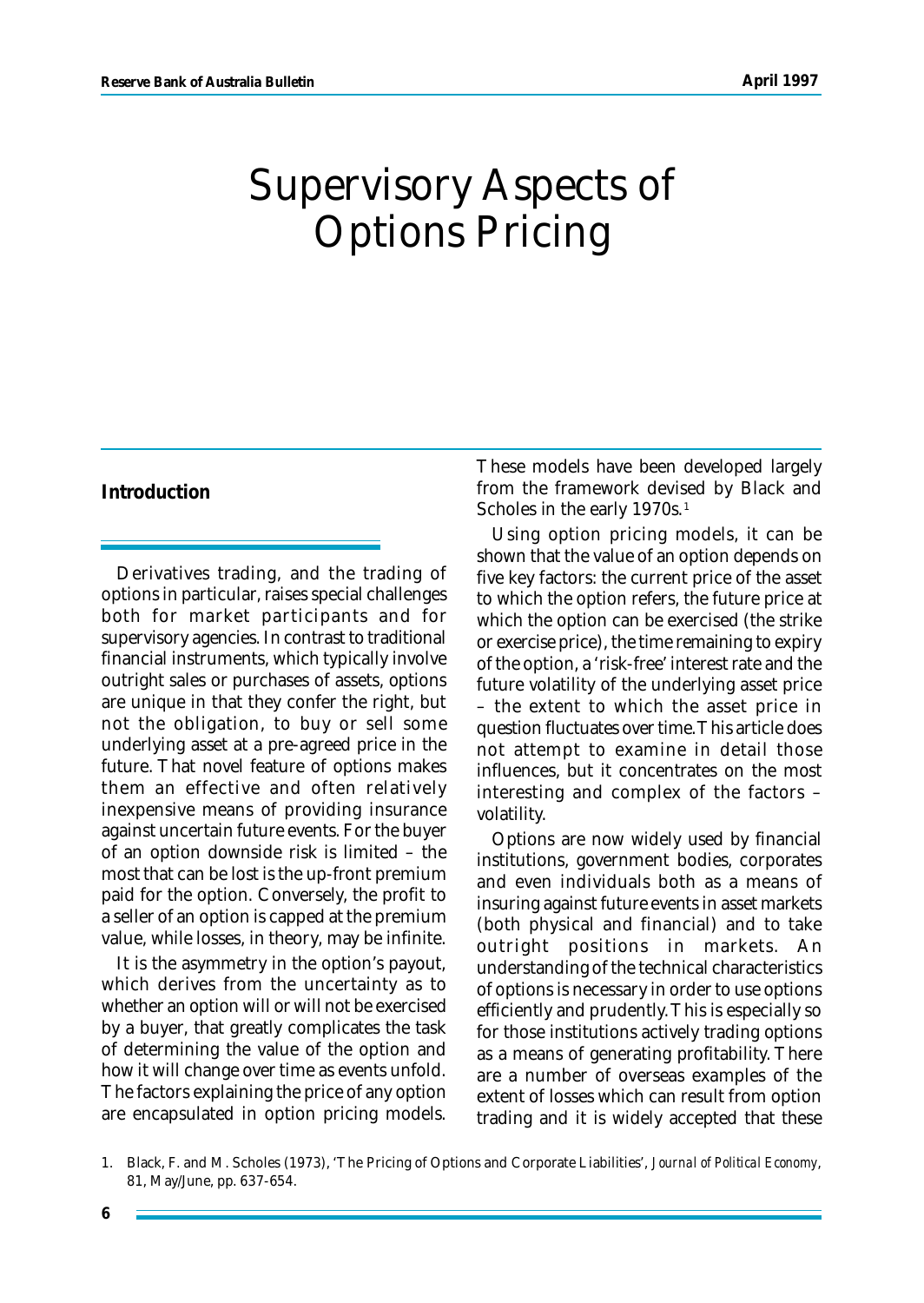activities need to be surrounded by a strong, effective risk management framework.

**Volatility and Implied Volatility**

Volatility is a measure of the fluctuation in price of an asset over time. There are two closely related ways of looking at volatility: historical volatility and implied volatility.

Historical volatility is the fluctuation of an asset's price over some previous period and it is measured by the observed standard deviation of the asset price over that period. Historical volatility may vary significantly when measured over different time periods. For example, the historical volatility of the All Ordinaries Index of share prices is quite different if measured over the period 1993-97 as compared to 1987-97 which includes the very large price movements associated with the 1987 share market collapse (Table 1).

The value of an option is not, however, a function of *past* price volatility but of the *expected* price volatility of the underlying asset over the life of the option. The higher the expected volatility, the larger the expected asset price movements and the greater the value of the option. The market's assessment of volatility can be implied from observed market prices for options. All the other variables that go into valuing an option are known, so it is possible to use the option pricing model to obtain an estimate of volatility that the market expects to prevail. Volatility, not price, is the basis on which many standardised options are traded in the market.

Like historical volatilities, implied volatilities vary considerably over time. Graph 1 shows historical volatility based on the daily movement of the All Ordinaries Index over the previous month and implied volatilities derived from options on futures on the All Ordinaries Index from 1987 to 1996. The graph shows periods of quite significant shifts in actual and expected volatility, the most pronounced being around the time of the share market crash in 1987.<sup>2</sup> However, options markets appear to have significantly underestimated the volatility surrounding the crash itself and were also slow to readjust to the lower volatility following October 1987.

There has been more stability in recent years. Since 1990, the implied volatility on share price index futures has averaged around 17 per cent (which is a little higher than the historical volatility of the index itself over the same period). At current levels of the All

| $\frac{1}{2}$<br>(per cent)                                   |                                           |                                           |                                      |                                           |                                           |                                          |
|---------------------------------------------------------------|-------------------------------------------|-------------------------------------------|--------------------------------------|-------------------------------------------|-------------------------------------------|------------------------------------------|
|                                                               | Interest rates<br>$90$ -day<br>bank bills | 10-year<br>bonds                          | AUD/USD                              | <b>Exchange rates</b><br><b>AUD/JPY</b>   | <b>All Ordinaries</b><br>Index            | Gold                                     |
| 1995-1997<br>1993-1997<br>1991-1997<br>1989-1997<br>1987-1997 | 10.41<br>12.22<br>12.05<br>11.39<br>14.34 | 16.53<br>17.62<br>16.34<br>14.89<br>14.20 | 7.28<br>7.70<br>7.27<br>8.13<br>8.44 | 14.34<br>14.34<br>13.06<br>12.99<br>12.71 | 10.90<br>11.90<br>12.16<br>12.62<br>17.21 | 9.33<br>11.24<br>19.90<br>19.27<br>18.70 |

**Table 1: Volatilities of Daily Percentage Price/Rate Movements – Annualised**

Data Sample: 2 January 1987 to 19 March 1997 (90-day bank bills, 10-year bonds, USD/AUD, JPY/AUD, All Ordinaries), 2 January 1987 to 4 March 1997 (Gold).

2. It should be noted that these two series are not exactly comparable. The historical volatilities were calculated using the index itself while the implied volatilities were derived from options over share price index futures. It is to be expected that there will be greater uncertainty surrounding the futures price than the index itself, hence the tendency for the implied volatility in Graph 1 to lie slightly above the historical volatility.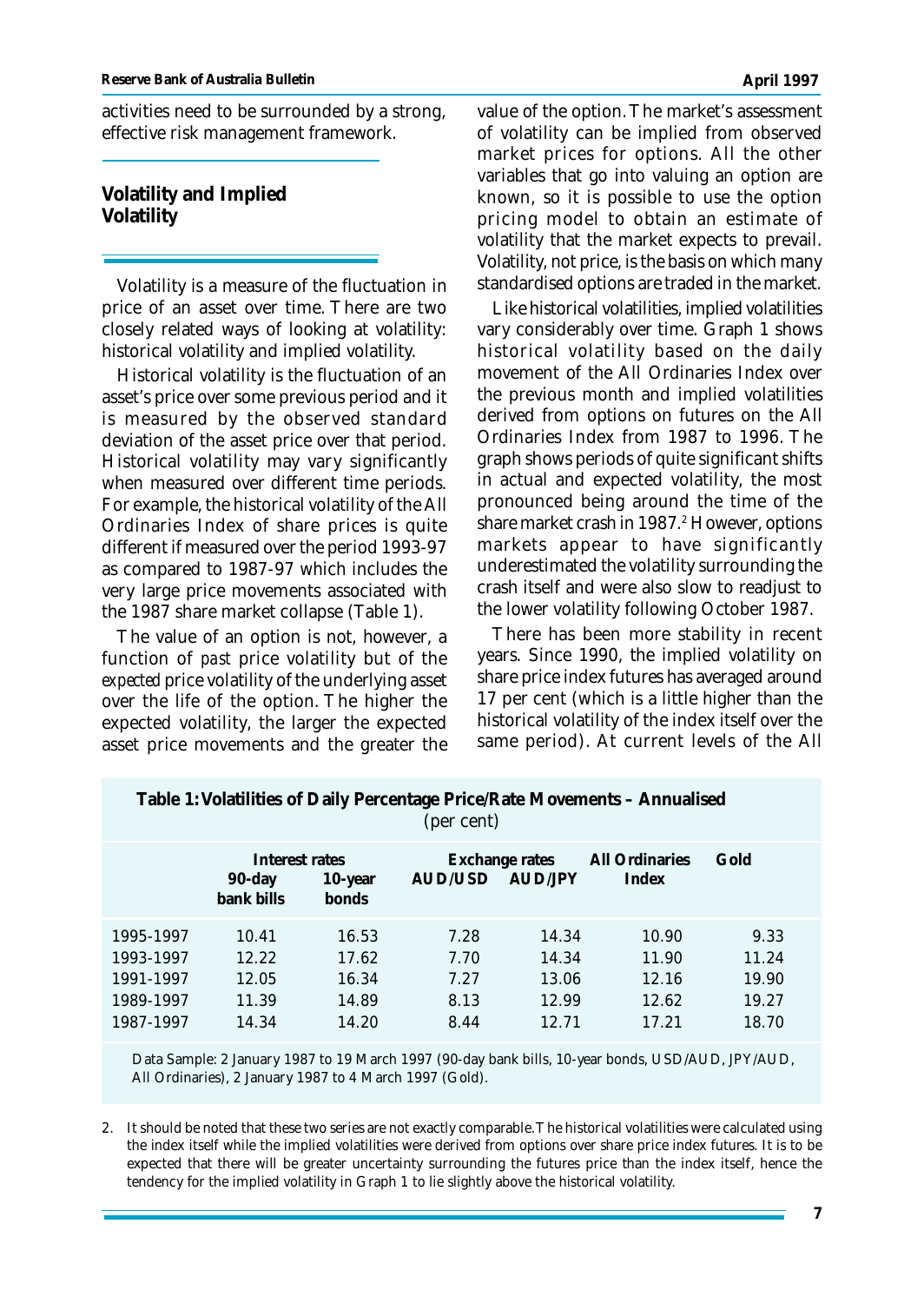Ordinaries of around 2 400, an expectation of 17 per cent volatility means that traders believe that there is around a 70 per cent chance that the All Ordinaries will remain within a range between 1 992 and 2 808 over the coming year.<sup>3</sup>



# **Graph 1**

**Complexities in pricing: the option's strike price**

Commonly used option pricing models often assume that volatilities are constant across different strike or exercise prices. In practice, these models are not a perfect representation of the real world and market traders adjust option prices (and hence implied volatilities) to compensate for this simplification.

One reason for such departures from the pricing implied by simple option models is that, for some assets, large price movements – both upward and downward – are seen more frequently than the statistical theory underlying most option pricing models would predict (this is known as 'kurtosis'). The pricing models, therefore, understate the likelihood of options with strike prices well away from the current underlying price being exercised profitably. Markets adjust for this by inflating the implied volatilities. Secondly, in many asset markets there tends to be a

predominance of either large falls or large rises in prices. In equity markets, for example, large falls in prices tend to be observed more often than sharp rises: 'up by the stairs, down by the lift'. The tendency for larger falls than rises in some asset prices results in one side of the volatility curve being higher than the other.

Graphs 2 and 3 show examples of these profiles. The first shows the implied volatilities for options written over Nikkei 225 stock market index futures.<sup>4</sup> Consistent with the pattern described above, options traders









3. This range is based on the assumption that traders believe that changes in the All Ordinaries Index follow a normal statistical distribution. The following sections demonstrate that may not be a good assumption.

4. The implied volatilities were calculated based on options prices reported in the Asian Wall Street Journal for close of business on the 3rd of March 1997. The options had one month until expiry.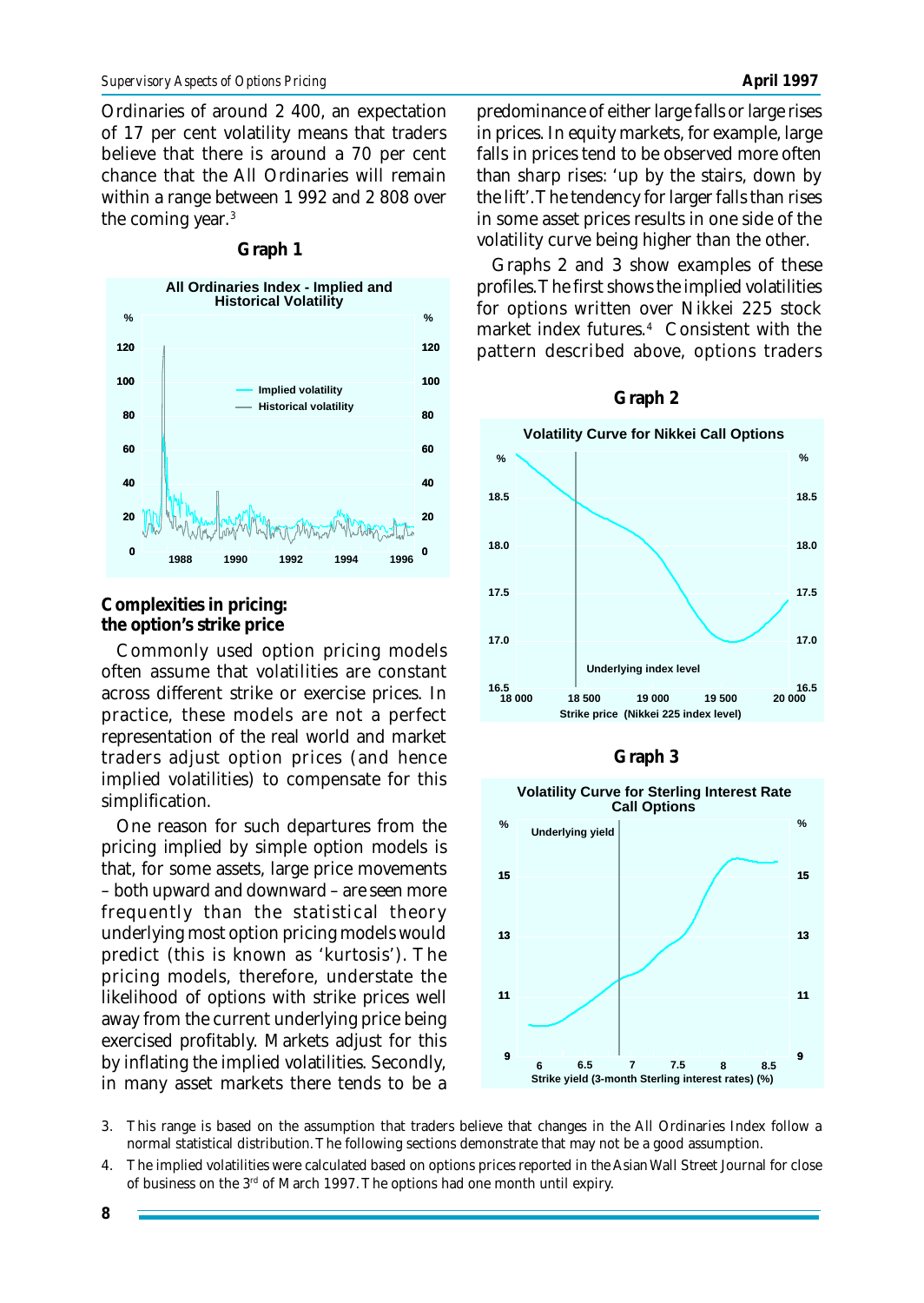appear to attach a greater probability to observing large falls in the Nikkei than large rises. The second volatility curve (Graph 3) is based on options traded on the UK 3-month Sterling interest rate.<sup>5</sup> In this case, the curve exhibits a distinct positive skew, perhaps indicating that the options market traders are expecting rises in the Sterling interest rate over the coming six months.

## **Other complexities: the term structure of implied volatility**

Implied volatility also varies according to the time to expiry of an option. In theory, implied volatility on options with a longer time to expiry should be more stable than that on options with a shorter time to expiry. This is because spikes in the movement of the underlying asset price are more likely to average out over time as the forecast horizon lengthens. Graph 4, which shows implied volatilities quoted for foreign exchange options with one month and with one year to expiry, broadly confirms this pattern.

In the case of options over interest rate instruments, the term structure of implied volatility presents an additional complication. As well as the time to expiry of an option itself, the time to maturity of the underlying debt instrument must also be taken into account.



An option which expires in one year's time written over a three month security will have quite a different implied volatility to an option which expires in one year's time written over a ten year security.

Graph 5 shows implied volatilities for options written over interest rate instruments of different maturities – 90-day bank bills, 3-year government bonds and 10-year government bonds. Consistent with the historical volatilities shown in Table 1 over the past two years the volatility on 90-day bank bills has tended to be lower (averaging 11.7 per cent) than that of 10-year bonds (which averaged 18.2 per cent). The sharp upward spikes in the implied volatilities of the bond option contracts correspond to the maturity of the contracts, reflecting the fact that as the option contracts approach maturity the market for these options become relatively illiquid as the bulk of market activity is rolled into longer dated contracts. As the market becomes less liquid these very short dated options become very expensive, the high price being expressed in terms of high volatilities.



#### **Graph 5**

5. The volatilities were obtained from the London International Financial Futures Exchange (LIFFE) end of day pricing sheets for close of business on the 18<sup>th</sup> of March 1997 as posted on LIFFE's internet site. The options have six months until expiry.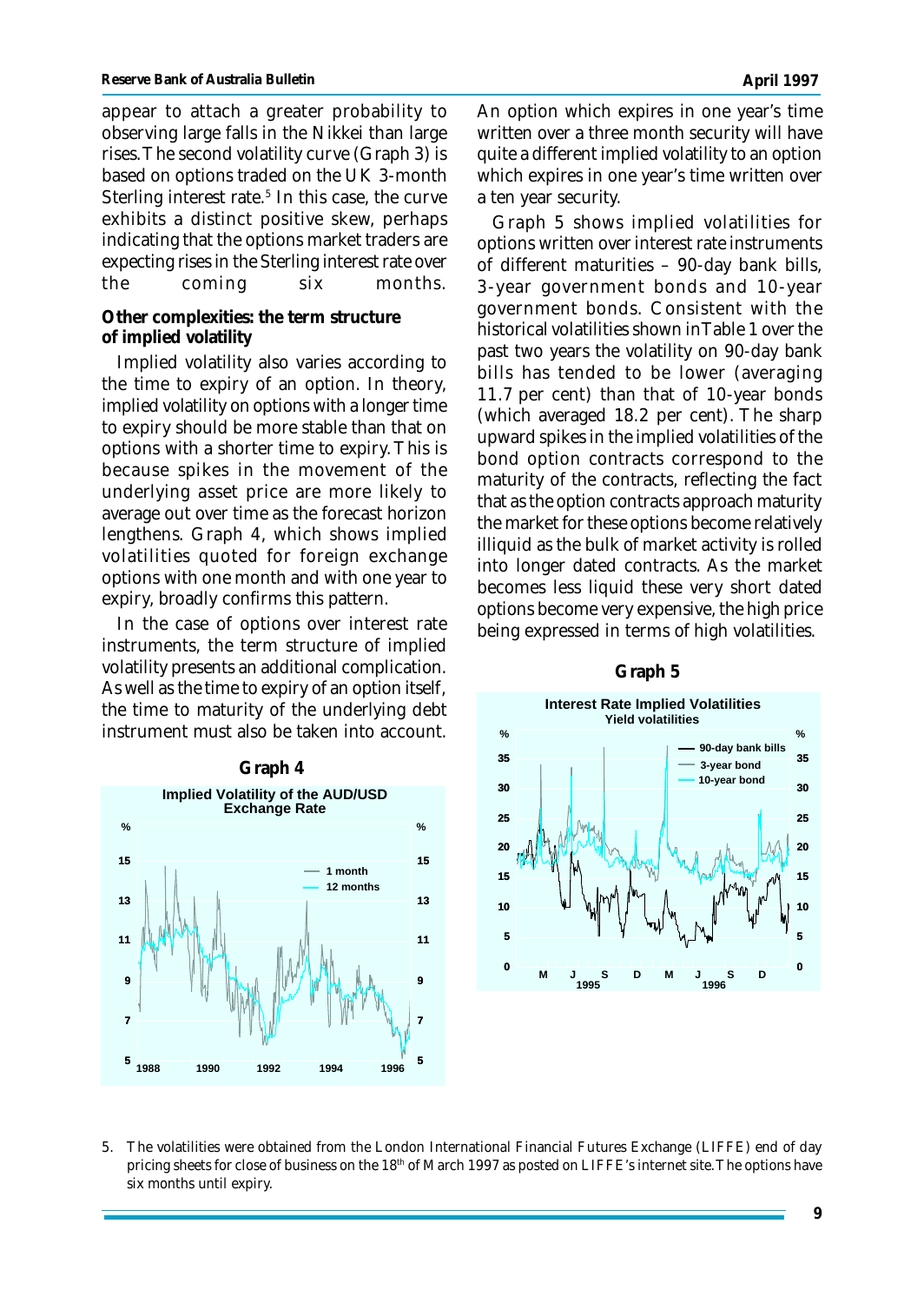**Implied Volatility and Option Values**

Changes in implied volatility of a magnitude regularly seen in the markets can lead to very large differences in option price. For example, Graph 1 showed that implied volatilities on All Ordinaries Index futures ranged between 12.75 per cent and 21.5 per cent during 1996. For an at-the-money call option with a term to expiry of three months over the All Ordinaries Index futures, increasing volatility from the lowest to the highest 1996 level would have led to a 57 per cent increase in the value of the option.

Similar results can be obtained from considering the effects of a change in implied volatility on an option over a \$1 million bank bill futures contract. Following the easing in monetary policy in July 1996, implied volatility fell by almost half – from 12.2 per cent to 7.3 per cent. Given a market interest rate of 6%, an exercise price of 6%, a risk free rate of interest of 4% and time to expiry of one year, and using the standard Black model for pricing options over futures, $6$ the value of the option would fall 45 per cent in response to the drop in volatility.

The sensitivity of an option's value to misquoting will depend not only on the absolute size of the position but also on other characteristics of the instrument. For example, Graph 6 shows the change in the value of an option, relative to its original value, for changes in implied volatility. The comparison is made for three options over bank bill futures with strike prices of 4, 6 and 8 per cent respectively (while the underlying market rate is 6 per cent). This sensitivity to a change in implied volatility is quite different at different levels of volatility and varies with the different strike prices.

**Policy Implications**

The complexity of the relationship between option prices and market factors is at the heart of much of options risk management. For example, as a short-cut traders may assume that all options over a given asset have the same implied volatility, regardless of the option's time to expiry. This could result in mispricing of individual option contracts and errors in the valuation of a total portfolio. Ultimately, systems of risk measurement (both for credit and market risk) rely heavily on accurate portfolio valuation. Risk managers need to have a good understanding therefore of the effects of such simplifying assumptions on the accuracy of portfolio valuations and risk measurements. Supervisors emphasise the need for risk managers to review regularly the assumptions that form the basis of option pricing models to ensure that they remain appropriate.

Similarly, risk managers must be mindful of the known shortcomings of pricing models and situations where the underlying assumptions do not hold. There is no such thing as a perfect option pricing model at



**Graph 6**

6. Black, F. (1976), 'The Pricing of Commodity Contracts', *Journal of Financial Economics*, September, pp. 167-179.